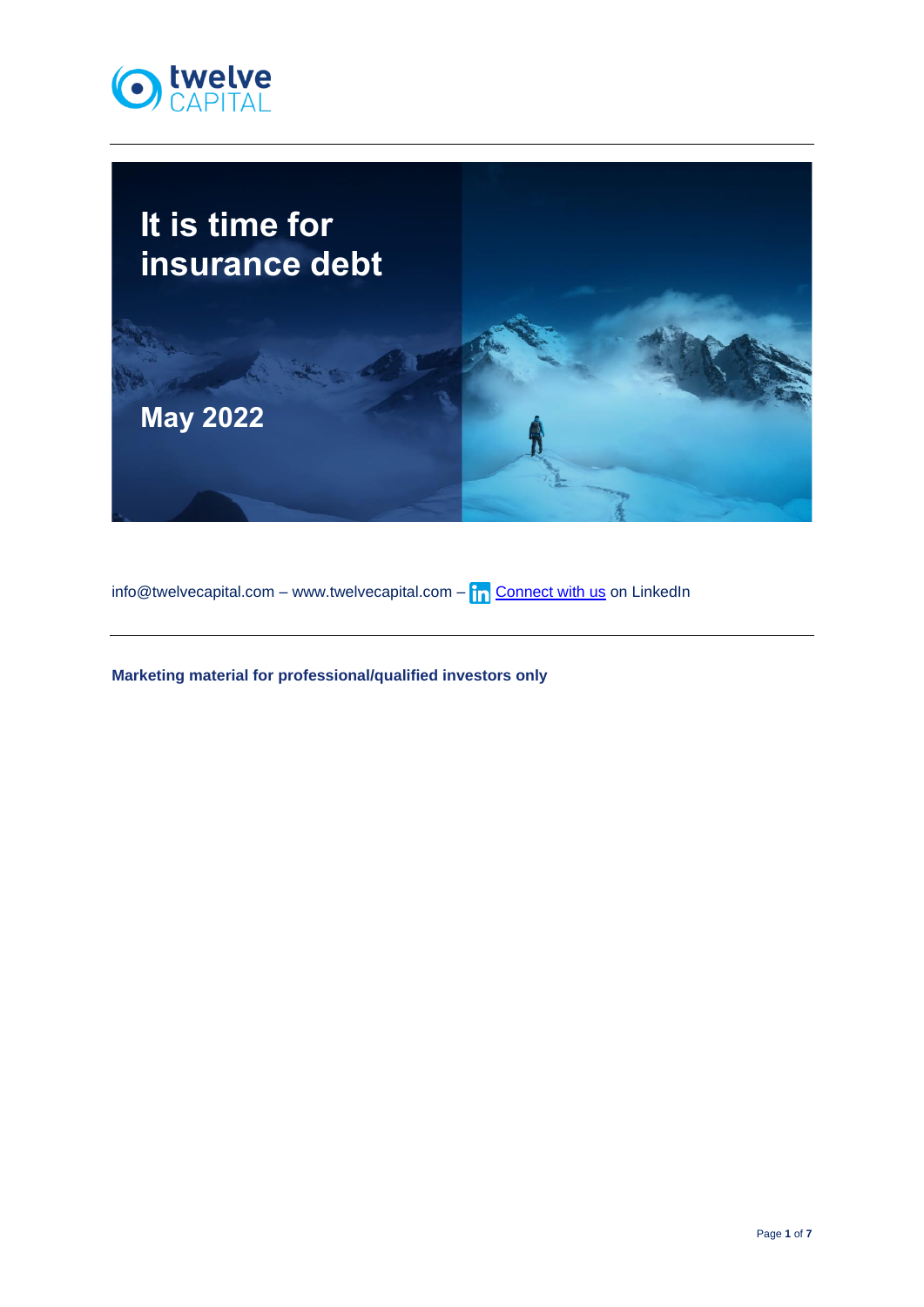![](_page_1_Picture_0.jpeg)

# **Executive Summary**

- Financial markets are experiencing increased headwind with the worsened geopolitical environment and prospects for longer-lasting inflation.
- Nevertheless, insurers' creditworthiness is resilient and it is underpinned by stable credit ratings and increasing solvency ratios.
- We believe that the resilience of the sector in periods of protracted stress makes insurance debt a reliable component of every fixed income allocation.
- The current mispricing of insurance debt offers investors an excellent entry opportunity in the asset class.

### **Insurers' fundamentals prove once again resilience in period of stress**

Since our **publication** in February 2022, we believe that the headwind for financial markets has increased. This is mostly a consequence of the protracted geopolitical uncertainties and the prospects for longer-lasting inflation. In this context, the insurance sector remains resilient and largely insulated from systemic shocks. If we look forward, we believe the sector is strongly positioned to maintain its investment grade credit quality and low default rates.

When focussing on recent events, the size of insured losses in Ukraine and Russia remains a topic of debate for the insurance sector. These claims will mostly stem from aviation, marine cargo and energy policies and it will take time before we will be able to get to a precise estimate of the total losses. Current ranges are typically between USD 10bn and USD 20bn.<sup>1</sup>

While the amount might seem large in absolute terms, it compares to a mid-size natural catastrophe and is therefore well manageable by the strongly-capitalised sector. In other words, we believe these claims to potentially erode 2022 earnings for some players but not to significantly hamper their capital levels nor their ability to fund growth in what remains a market underpinned by positive pricing momentum.

The geopolitical tensions have pushed gas and agricultural prices up, while the Zero-Covid policy in China continues to represent a threat to the global supply chain. Both factors have contributed to increase the risk of longer-lasting inflation, potentially translating into a muchfeared stagflation scenario (high inflation and low economic growth) that would complicate monetary policy decisions. Sustained inflation could be a threat for some insurers underwriting long-tail risks (such as income protection or casualty), but should be manageable for the majority of players (at least two thirds of the universe under our coverage), which are mostly retail-oriented, diversified or short-tail.

Despite these uncertainties the capital ratios of (re)insurers under our coverage have increased by another 10 percentage points in the first quarter of 2022 to a very comfortable 220% of the level required by their respective regulators (Chart 1). The increase was mostly a consequence of higher rates and positive earnings.

![](_page_1_Figure_14.jpeg)

# **Chart 1: Solvency ratios estimates by sub-**

Source: Twelve Capital, companies' reporting. As at 9 May 2022.

<sup>1</sup> Twelve Capital market insight. As at May 2022.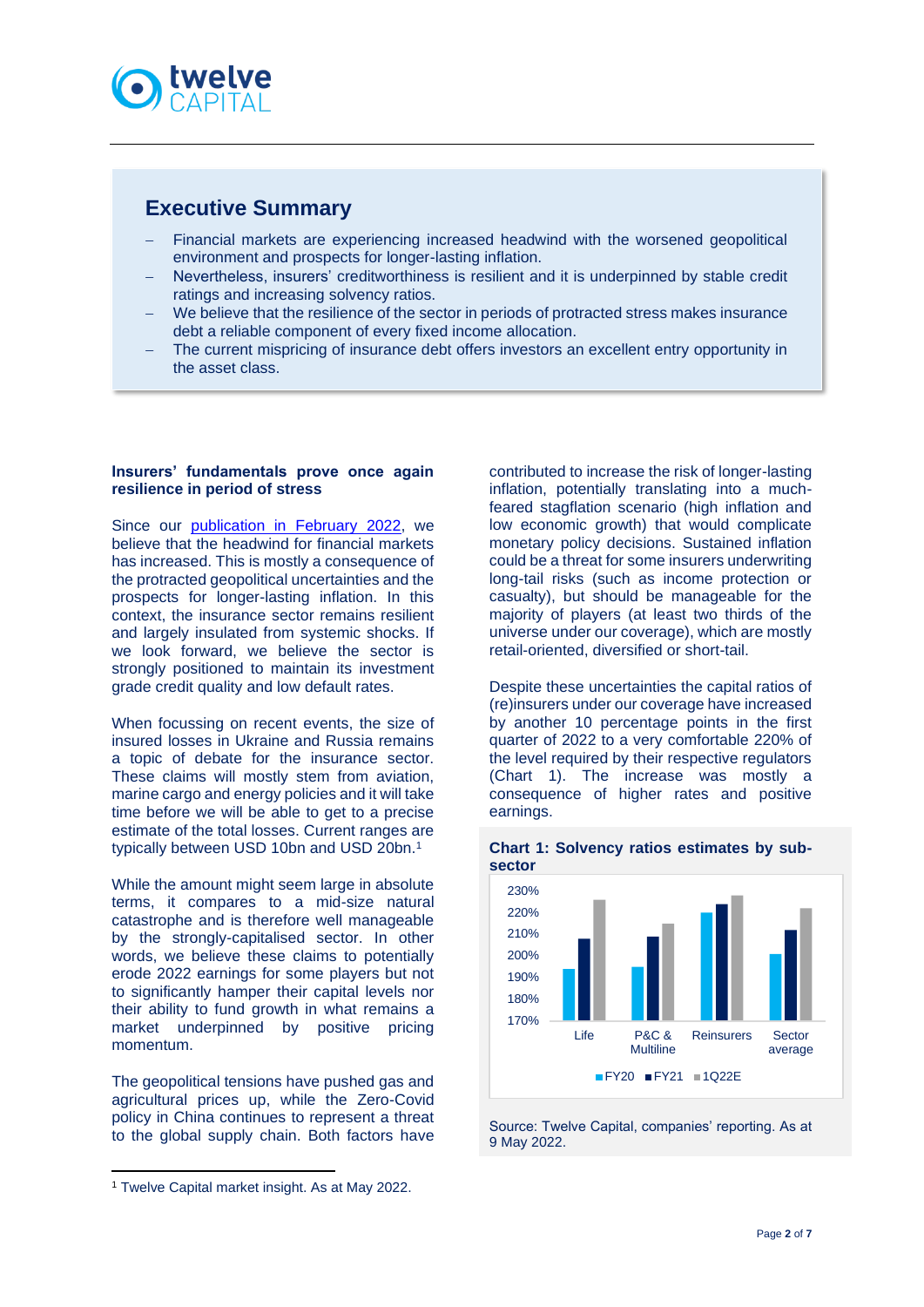![](_page_2_Picture_0.jpeg)

In addition, we note that all major credit rating agencies maintain stable outlooks on the vast majority of the insurance groups, and they assign them financial strength ratings that are in the solid "A" range, on average.

In addition, despite geopolitical risks and inflation, we highlight that most of the positive elements that we flagged beginning of the year as tailwind for the sector continue to hold true. These include the positive impact of higher rates on solvency and reinvestment yields, improved direct and reinsurance pricing, a lower Covid-related mortality, and M&A aimed at reducing balance sheet risks related to legacy capital heavy contracts. To these we can add the result of the French presidential election – which provides continuity in one of Europe's biggest markets, and supportive comments made by the UK government on potential upgrades to their domestic solvency regime.

# **Significant opportunities in an attractive asset class**

We believe that the resiliency of the sector through periods of market stress and volatility makes insurance debt a reliable component of every fixed income allocation.<sup>2</sup> We flag the excellent credit track record of the sector through the global financial crisis, the European peripheral debt crisis, the Covid pandemic and the actual geopolitical situation.

In fact, insurers maintain one of the lowest default rates in the corporate sector and are supported by manageable leverage ratios, no reliance on short-term liquidity financing, strong and holistic risk management practices and tight regulation.

# **Insurance is likely to be the most mispriced sector within fixed income markets, creating an excellent entry point**

The spread paid by insurance debt increased by close to 80% to 260 basis points since the low point recorded at end of the third quarter of 2021 (12.05.2022 compared to 30.09.2021). The current levels, together with the attractive structural features of insurance debt (mostly dated bonds with fix-to-floating coupons) present an excellent entry point for investors looking for yield and security.

In fact, insurance debt continues to offer attractive returns in absolute and relative terms. The following chart (Chart 2) compares the excess yield of various asset classes above the 10-year generic Eurozone government bond (as a proxy of risk free for European investors). It highlights how bonds issued by insurance companies, which are intrinsically investment grade at BBB on average, yield well above investment grade corporates and REITS. Their yield is on average closer to BB bonds but showing materially less volatility. Moreover, the duration of the insurance debt universe is typically lower than for corporates.

advice and does not take into consideration an investor's specific circumstances.

<sup>2</sup> None of the information contained herein should be regarded as a recommendation to buy, sell or deal in any security. This is not an investment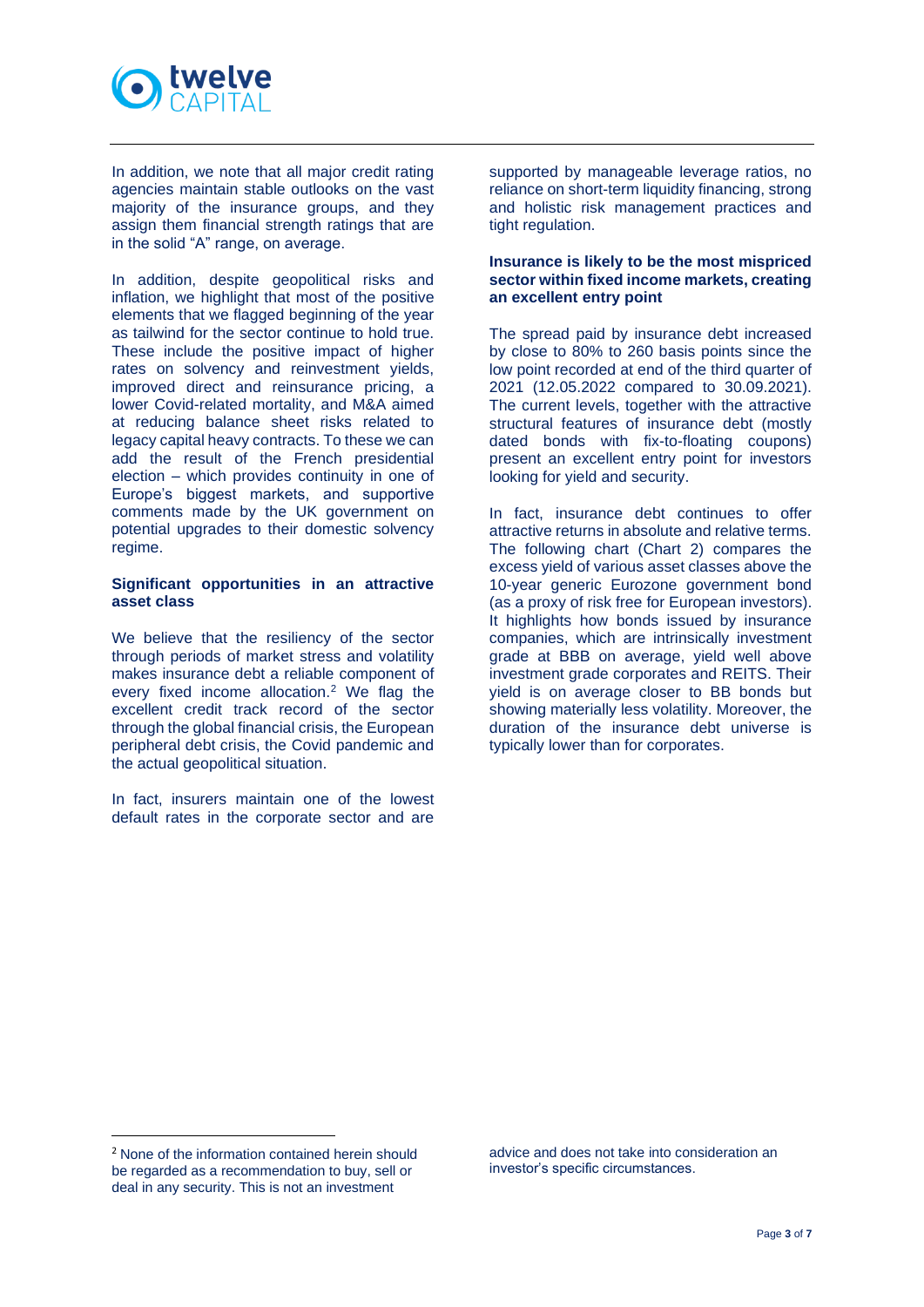![](_page_3_Picture_0.jpeg)

![](_page_3_Figure_1.jpeg)

#### **Chart 2: Yields in excess of 10y Eurozone Government bonds**

**EURO STOXX 50** index dividend yield. Shown in the chart is the index yield to worst of the following indices: **Bloomberg Pan-European Aggregate** corporate BBB total return index unhedged. **Bloomberg Euro-Aggregate REITS** total return index unhedged. **Bloomberg Pan-Euro HY BB Rating** only total return index unhedged. **Insurance Debt Universe** in EUR. Please refer to the end of this document for details on the indices used.

Source: Bloomberg, Twelve Capital. As at 29 April 2022.

We believe that specialised investors such as Twelve Capital are well positioned to capitalise on the opportunities offered by this dislocated market where bond prices often do not reflect credit fundamentals.

For example, when looking at segments of the Insurance Bond market, we highlight interesting relative value opportunities in:

Life insurers based in continental Europe with capital ratios highly geared towards rising rates

- Bonds with short call dates, where there is a high incentive to redeem for the issuer
- Companies for which we believe the market reaction following the Ukraine invasion was overdone.

Twelve Capital's deep sector understanding and its active portfolio management approach are key factors in order to benefit from the current investment opportunities.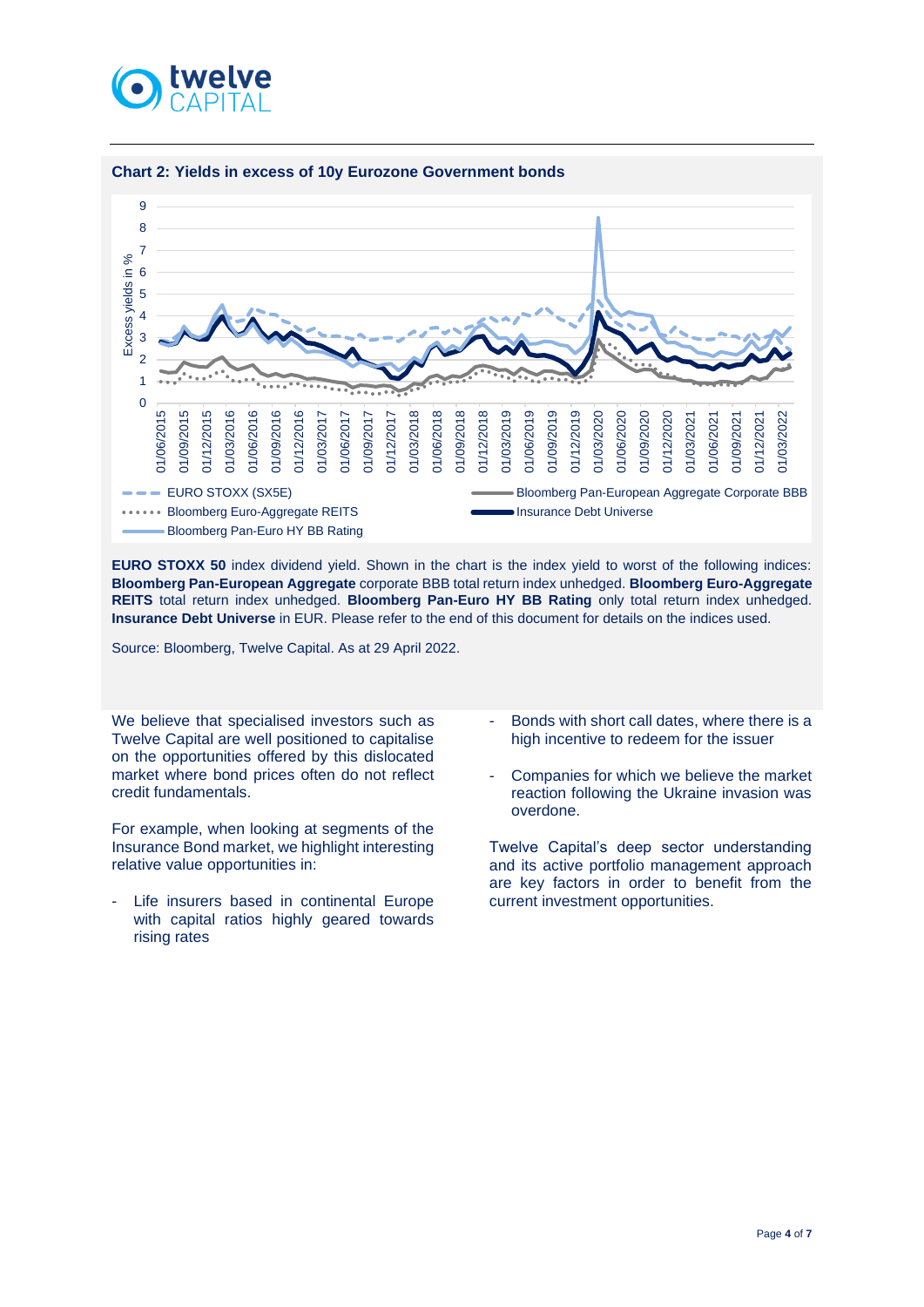![](_page_4_Picture_0.jpeg)

**Twelve Capital AG** Dufourstrasse 101 8008 Zurich, Switzerland Phone: +41 (0)44 5000 120

**Twelve Capital (UK) Ltd** Moss House, 15-16 Brook's Mews London W1K 4DS, United Kingdom Phone: +44 (0)203 856 6760

**Twelve Capital (DE) GmbH** Theatinerstraße 11 80333 Munich, Germany Phone: +49 (0)89 839316 111

[info@twelvecapital.com](mailto:info@twelvecapital.com) [www.twelvecapital.com](http://www.twelvecapital.com/)

## **About Twelve Capital**

Twelve Capital is an independent investment manager specialising in insurance investments for institutional clients. Its investment expertise covers the entire balance sheet, including Insurance Bonds, Insurance Private Debt, Catastrophe Bonds, Private Insurance-Linked Securities and Equity. It also composes portfolios of its Best Ideas. It was founded in October 2010 and is majorityowned by its employees. It has offices in Zurich, London and Munich.

#### **Indices**

**Bloomberg Euro-Aggregate REITS Total Return Index** – Der Index measures the performance of European REITS.

**Bloomberg Pan-European Aggregate Index** – The index is a subset of the Bloomberg Pan-European Aggregate Index and tracks fixed-rate, investment-grade securities issued in different European currencies.

**Bloomberg Pan-European HY** – The index measures the market of non-investment grade, fixed-rate corporate bonds denominated in different European currencies.

**EURO STOXX 50 Index** – The index is composed of 50 large, listed companies in the euro area. It is considered one of the leading stock market barometers in Europe.

**Insurance Debt Universe** is Twelve Capital's compiled investable universe of subordinated debt issued by mostly European insurance groups.

#### **Disclaimer**

This material has been prepared by Twelve Capital AG, Twelve Capital (UK) Limited, Twelve Capital (DE) GmbH or their affiliates (collectively, "Twelve Capital"). This material has been furnished solely upon request and is intended for the recipient personally and may not be reproduced or otherwise disseminated in whole or in part without prior written consent from Twelve Capital. It is expressly not intended for persons who, due to their nationality or place of residence, are not permitted access to such information under local law as the product may not be authorised or its offering may be restricted in certain jurisdictions. It is the responsibility of every investor to satisfy himself as to the full observance of such laws, regulations and restrictions of the relevant jurisdiction. This is an advertising document.

This information was produced by Twelve Capital to the best of its knowledge and belief. However, the information herein may be based on estimates and may in no event be relied upon. All information and opinions contained in this document are subject to change without notice. Twelve Capital's analyses and ratings, including Solvency II compliance analysis, Twelve Capital's Counterparty Credit Rating and Twelve Capital's Legal Rating, are statements of Twelve Capital's current opinions and not statements of fact. Source for all data and charts (if not indicated otherwise): Twelve Capital. Twelve Capital does not assume any liability with respect to incorrect or incomplete information (whether received from public sources or whether prepared by itself or not). This material does not constitute a prospectus, a request/offer, nor a recommendation of any kind, e.g. to buy/subscribe or sell/redeem investment instruments or to perform other transactions. The investment instruments mentioned herein involve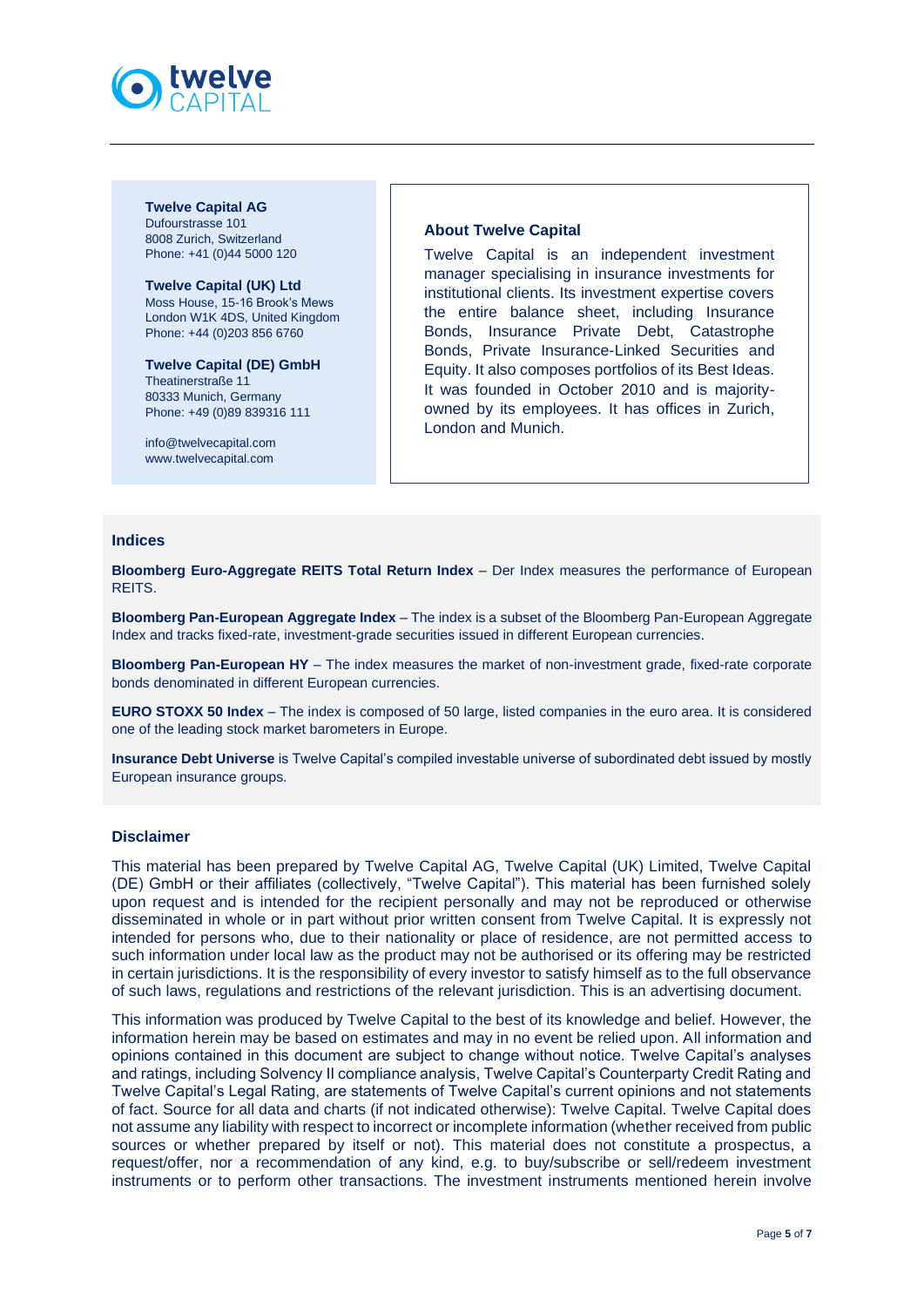![](_page_5_Picture_0.jpeg)

significant risks including the possible loss of the amount invested as described in detail in the offering memorandum(s) for these instruments which will be available upon request. Investments in foreign currencies involve the additional risk that the foreign currency might lose value against the investor's reference currency. Investors should understand these risks before reaching any decision with respect to these instruments. The information does not take account of personal circumstances and therefore constitutes merely promotional communication, and not investment advice. Consequently, Investors are advised to take all necessary legal, regulatory and tax advice on the consequences of an investment in the product. Past performance is no indication or guarantee of future performance. The performance shown does not take account of any commissions and costs associated with subscribing to and redeeming shares.

This presentation contains information about Twelve Capital and its products as at the date of this presentation. The information contained herein is of a general nature and does not purport to be complete or contain all the information that an investor should consider when making an investment decision nor does it contain all the information which would be required in a disclosure document or prospectus prepared in accordance with the requirements of the Australian Corporations Act 2001 (Cth) ("Corporations Act"). To the maximum extent permitted by law, Twelve Capital makes no representation or warranty (express or implied) as to the accuracy or completeness of the information contained herein and disclaims all responsibility and liability for the information (including without limitation, liability for negligence). This presentation is for information purposes only and is not a prospectus, disclosure document, product disclosure statement or other offering document under Australian law or any other law (and will not be lodged with the Australian Securities and Investments Commission ("ASIC")). The presentation is not and should not be considered an offer or an invitation to subscribe for or acquire securities or any other financial products. The presentation is available to persons who are "wholesale" investors (as defined in sections 708 and 761G of the Corporations Act). Determination of eligibility of investors for the purposes of the Offer is by reference to a number of matters, including legal requirements and the discretion of Twelve Capital. To the maximum extent permitted by law, Twelve Capital disclaims any liability in respect of the exercise of that discretion or otherwise. The distribution of this presentation in other jurisdictions outside Australia may also be restricted by law and any such restrictions should be observed. Any failure to comply with such restrictions may constitute a violation of applicable securities laws. By accepting this presentation you represent and warrant that you are entitled to receive such presentation in accordance with the above restrictions and agree to be bound by the limitations contained herein. This presentation contains certain "forward looking statements". Forward looking statements can generally be identified by the use of words such as, "expect", "anticipate", "likely", "intend", "should", "could", "may", "believe", "forecast", "estimate", "target" "outlook" and other similar expressions and include, but are not limited to, indications of, or guidance or outlook on, future earnings or financial position or performance of the funds or Strategies mentioned. The forward-looking statements contained in this presentation are not guarantees or predictions of future performance and involve known and unknown risks and uncertainties and other factors, many of which are beyond the control of Twelve Capital, and may involve significant elements of subjective judgement and assumptions as to future events, which may or may not be correct. There can be no assurance that actual outcomes will not differ materially from these forward-looking statements. A number of important factors could cause actual results or performance to differ materially from the forward-looking statements, including the risk factors set out in this presentation. Investors should consider the forwardlooking statements contained in this presentation in light of those disclosures and not place reliance on such statements. The forward-looking statements are based on information available at the date of this presentation. Except as required by law or regulation, Twelve Capital undertakes no obligation to provide any additional or updated information whether as a result of new information, future events or results or otherwise. Indications of, and guidance or outlook on, future earnings or financial position or performance are also forward looking statements. Twelve Capital does not guarantee any particular rate of return or performance nor does it guarantee the repayment of capital invested or any particular tax treatment.

Note to EEA investors: when distributed in the EEA, this information has been distributed by Twelve Capital (DE) GmbH in accordance with the terms of its authorisation and regulation by the Bundesanstalt für Finanzdienstleistungsaufsicht (BaFin).